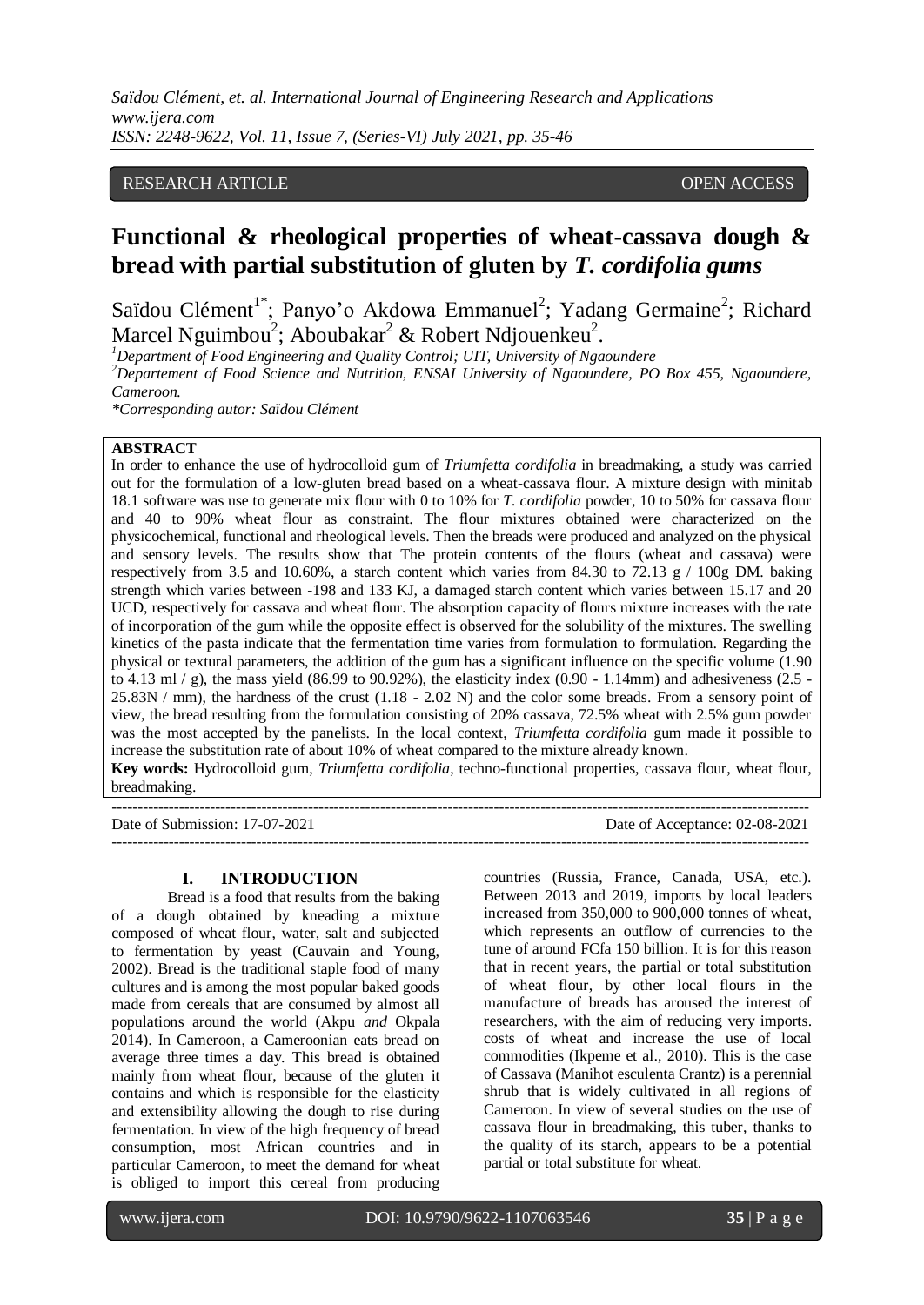The new recipes included wheat–cassava composite bread (20% cassava flour and 80% wheat flour) (Shittu *et al.,* 2007). However, a study by Eriksson et al. (2014) found that increasing the proportion of cassava flour above 20% reduced the specific volume of bread and increased its density and hardness, compared with 100% wheat bread. This was attributed to the fact that cassava flour lacks gluten and is therefore unable to form the cohesive viscoelastic, open foam structure that is typical of wheat bread. Generally, faced with this type of technological problem, several authors have suggested the use of hydrocolloids in particular, carboxymethylcellulose,

hydroxypropylmethylcellulose, carrageenans, guar gum and xanthan for the manufacture of low-fat or gluten-free breads made from rice, maize, sorghum, sweet potato or cassava (Berta et al 2019). Shittu et al. (2009) reported that adding up to 2% xanthan gum resulted in a major hindrance of gluten–starch interaction in the presence of hydrocolloid molecules, thus conferring a significantly higher softness to fresh, composite cassava–wheat bread. They also reported that crumb hardening and moisture loss followed a linear sequence up to the 1% xanthan gum level, which, therefore, was proposed as the optimum concentration to reduce both phenomena, even if the 2% xanthan gum level best estimated the crumb firming rate. This improvement is not the same for french baguette, in fact, results obtained in Benin showed that the use of cassava flour as a 15% substitute for wheat yielded bread loaves and french baguettes of the same quality as those produced using wheat flour only (IITA, 1999). To understand more what happens in the mixture of cassava-wheat flour and gum, some studies show that the Cassava-wheat flour complexed with guar gum have increased dough tenacity and elasticity and retarded amylopectin retrogradation of bread during storage (dudu *et al.,* 2020).

The foregoing cited studies suggested the possibility of improving the subtitution level of wheat flour with the cassava flour by using gum. In Cameroon, local vegetable gums have properties potentially capable of replacing or playing the role of gluten, including *Triumfetta cordifolia*, *Bridelia thermifolia* and *Grewia mollis*. The barks of the first two plants are locally used as a thickener in sauces, as a decanting agent and as a flocculation agent in the preparation of traditional beers (Saidou et al., 2013). The aqueous extracts of the gums of these barks have a shear-thinning and viscoelastic behavior of the gel type, non-thixotropic and with a yield point. This justifies their thickening and gelling behavior in aqueous solution. The incorporation of extracts of *T. cordifolia* and *B. thermifolia* in corn or sorghum flour improves the swelling of corn and sorghum fritters (Saidou et al., 2014). Hence the main objective of this work to process french baguette bread with a mixture of cassava-wheat-T. cordifolia, based on the cassava-wheat-*T. cordifolia*, based on the hypothsesis that the vegetable gum will lead to improvement of cassava proportion in the composite flour.

# **II. MATERIAL AND METHODS.**

**2.1. Source and preparation of samples.**

Cassava, *Triumfetta cordifelia,* wheat and the other ingredients (baker's yeast, salt) were acquired from cameroon market. Cassava roots were peeled, washed, roughly cut, dipped in fermentation tank (1kg/5 liters water) for 75h at Between 25 to 30°C, pressed, sun-dried for 72h and milled using a hammer grider. *Triumfetta cordifelia* stem bark were removed, *roughly* cut into small pieces, dried using a ventilated dryer for 72h at 55±2°C and ground. All flours were sieved to a particle size of 200µm and packaged in double density polyethylene bags for further uses and analyses.

#### **2.2. Blending wheat, cassava and** *Triumfetta cordifelia* **flour.**

Ten levels of wheat: cassava: *Triumfetta cordifelia*  composite flours were prepared by using a «constrained mixture design» (Table 1). The aim was to evaluate the effect of flour

| Table 1: Low and high constraints for mixture components and experimental design |  |  |  |
|----------------------------------------------------------------------------------|--|--|--|
|                                                                                  |  |  |  |

|                           |                           | <b>Contraints</b>          |                                           |  |
|---------------------------|---------------------------|----------------------------|-------------------------------------------|--|
|                           | <b>Mixture variables</b>  | Low constraint             | <b>High constraint</b>                    |  |
|                           | Wheat flour $(\%)$        | 40                         | 90                                        |  |
|                           | Fermented cassava (%)     | 10                         | 50                                        |  |
|                           | Triumfetta cordifolia (%) | 0                          | 10                                        |  |
|                           |                           | <b>Experimental matrix</b> |                                           |  |
| <b>Formulations codes</b> | Wheat flour $(\% )$       | Fermented cassava $(\% )$  | <b>Triumfetta</b><br>cordifolia<br>$($ %) |  |
| F1                        | 65                        | 30                         | 5                                         |  |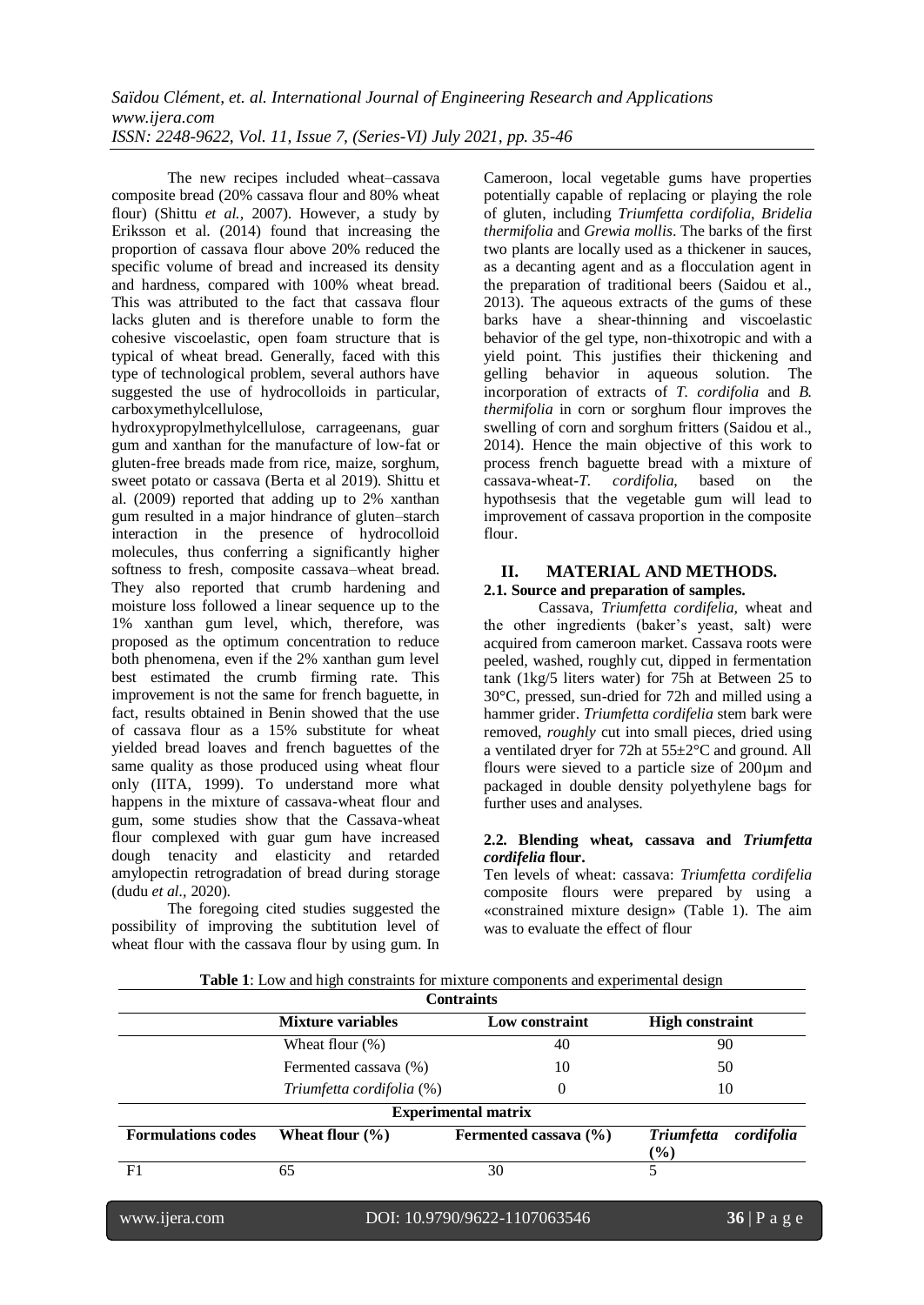| i551N: 2248-9022, VOI. 11, ISSUE 7, (Series-VI) July 2021, pp. 33-40 |      |    |                  |  |
|----------------------------------------------------------------------|------|----|------------------|--|
|                                                                      |      |    |                  |  |
| F2                                                                   | 52,5 | 40 | 7,5              |  |
| F3                                                                   | 80   | 10 | 10               |  |
| F4                                                                   | 50   | 50 | $\boldsymbol{0}$ |  |
| F <sub>5</sub>                                                       | 90   | 10 | $\boldsymbol{0}$ |  |
| F <sub>6</sub>                                                       | 57,5 | 40 | 2,5              |  |
| F7                                                                   | 72,5 | 20 | 7,5              |  |
| F8                                                                   | 77,5 | 20 | 2,5              |  |
| F9                                                                   | 40   | 50 | 10               |  |
| F10                                                                  | 80   | 20 | $\theta$         |  |

*Saïdou Clément, et. al. International Journal of Engineering Research and Applications www.ijera.com ISSN: 2248-9622, Vol. 11, Issue 7, (Series-VI) July 2021, pp. 35-46*

proportions (cassava, *Triumfetta cordifolia* and wheat) on the properties of dough and bread. For cassava flour, minimum and maximum levels were established on the objective of using it at a proportion >50%. A mixture design with minitab 18.1 software was use to generate mix flour with 0 to 10% for *T. cordifolia* powder, 10 to 50% for cassava flour and 40 to 90% wheat flour as constraint. Table 1 presents low and high contraints for each component and the expériemental matrix for this constrained mixture design.

#### **2.3. Bread making.**

Bread was baked according to the straightdough bread-making method (AACC Method 10- 09) (AACCI, 2000). The flour (250 g), 25 g sugar, 3 g salt, 5 g baking fat and 2.5 g baker's yeast were weighed into a mixing bowl. About 150 mL water was added and the mixture was kneaded by hand for 45 min at 30°C and 100% humidity. After proofing, the dough was re-kneaded and divided into 70 g portions (Three portions for each blend), moulded and placed in separate margarine greased baking pans. Following the fermentation, the bread was baked in the oven for 16 min at the temperature range of 178-193°C. The quality characteristics of the bread were determined after cooling at room temperature (20-22°C) overnight.

#### **2.4. Analysis.**

# **2.4.1. Proximate composition**.

Nitrogen content was determined by the AFNOR 1995 method. The crude protein was estimated as %Nx 6.25 for cassava flour while crude protein in wheat flour was estimated as %Nx5.7. The moisture, lipid and fibre contents were determined as described in AOAC (2012) methods 925.10, 929.39 and 962.09, respectively. Starch, amylose, amylopectin and damaged starch were determined by the AFNOR 1993.

#### **2.4.2. Funtional and physical properties of the different flours.**

The water absorption index (WAI) and water solubility index (WSI) of the wheat flourdried cassava and *Triumfetta cordifolia* mixtures were determined by slightly modifying the method of Anderson et *al.* (1970). The mixtures were added in a mixer and mixed for 2 min. These mixtures were sieved through a 0.149 mm mesh (Tyler 100, Soyltest Inc., Evanston, IL, USA) to standardize the sample size. The samples (0.65 g) were weighed in centrifuge tubes (15 mL) using an analytical balance (Ohaus Pioneer, Ohaus Corp., China), mixed with 7.8 mL of distilled water and vigorously agitated in a standard laboratory vortex shaker (Classic advanced, Velpscientifica, Usmate, Italy) at 2,400 rpm for 30 s and then placed in a stirred water bath (WNB-14, Memmert GmbH 1 Co. KG, Munich, Germany) for 30 min at 30C. Then, the samples were centrifuged at 5,200 rpm for 10 min at 20°C in a centrifuge (Universal 320- R, Andreas Hettich GmbH & Co. KG, Tuttlingen, Germany). The supernatant liquid was carefully poured into a tared dish and evaporated in a fan oven (UFE-400, Memmert GmbH 1 Co. KG, Munich, Germany) at 105°C overnight. The precipitated gel was weighed and the WAI was calculated from the initial and final weights. As an index of water solubility, the amount of dried solids recovered by evaporating the supernatant was expressed as a percentage of dry solids.

# **2.4.3. Measurement of dough volume.**

The dough volume was measured on fresh dough with the method of Havet et *al*. (2000). 100 g of each sample were put in fermentometers for proofing at 28°C for 280 min. This long duration takes into account the time necessary for stabilisation of the dough temperature and for rupture of the gluten network (dough open porosity point). The dough volume was measured separately from dough pieces coming from the same batch using a sterilised flask (diameter: 5 cm) with a cursor applied onto the dough. The vertical displacement of the cursor is related to the increase in the dough volume. Triplicate samples of each dough pieces were used.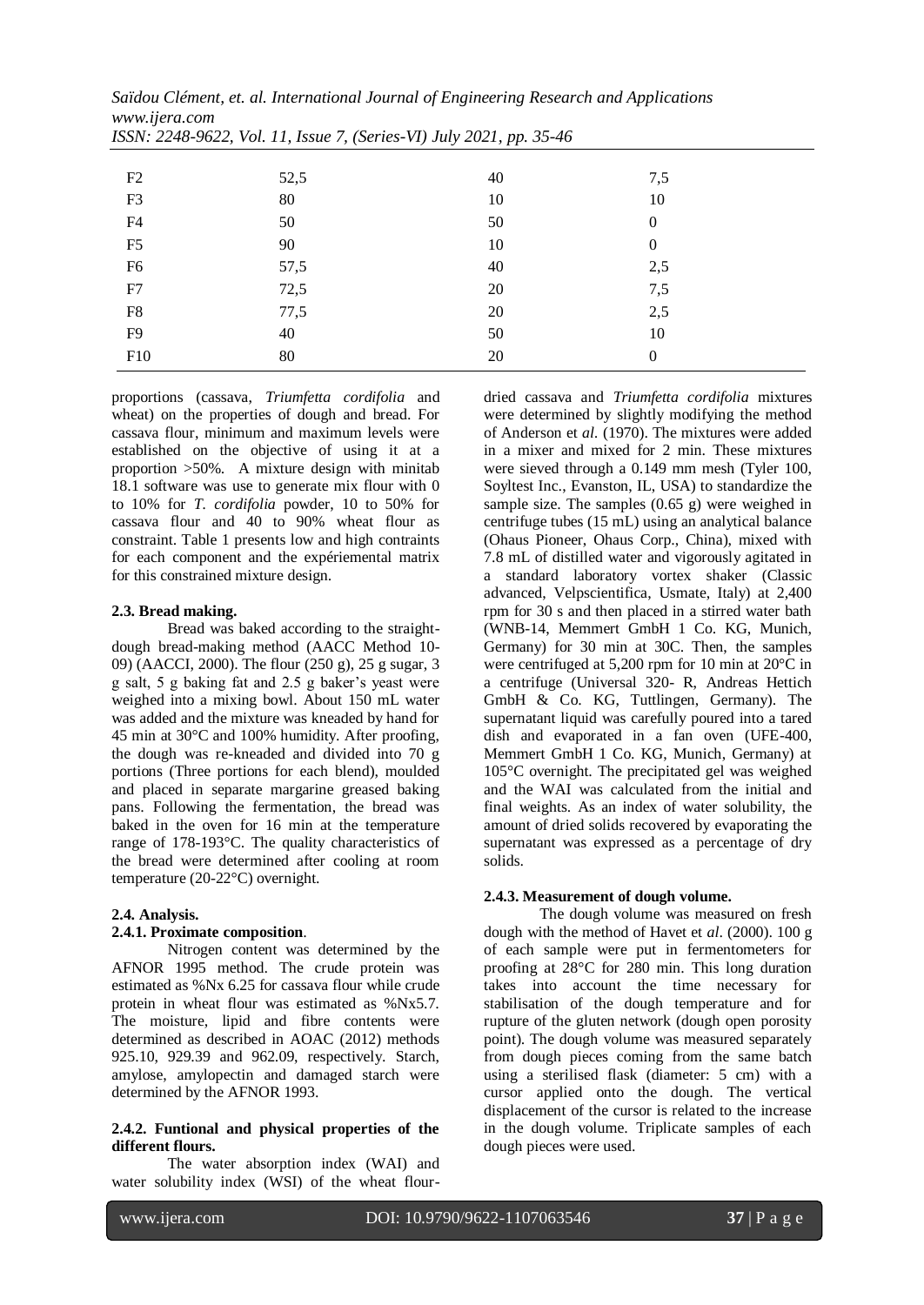# **2.4.4. Pasting properties.**

The samples ground to a flour (particle size=300 µm) were used to determine pasting properties to the method reported by Sanchez et al. (2009) using a Rapid Visco Analyser (RVA-4 model Thermocline Windows Control and analysis software, Newport Scientific, Switzerland). Indeed, (2.5 g) of dry matter from each flour were dispersed in distilled water (25 ml° to obtain a 10% suspension. The viscosity was recorded according to the following temperature profile: holding at 50°C for 1 min, heating from  $50^{\circ}$ C to  $95^{\circ}$ C at a rate of 6°C/min, holding at 95°C for 5 min, cooling at a rate 12°C/min to 50°C, and finally holding at 50°C for 2 min. the first agitation at 960 rpm was applied for the first 10 s, then at 160 rpm for the remaining time of the experiment. The average over 2 replicas was calculated. Six parameters were measured on the visco-amylogram: emptying temperature (PT), peak viscosity (PV: first peak viscosity following the pasting) holding strength (HS) and finally final viscosity (FV). Two additional parameters were then calculated: the breakdown (BD) estimated by (PV-HS), the set-back (SB) estimated by (FV-HS).

# **2.4.5. Bread volume.**

The dough was proofed 1 h at 28°C, 75% RH prior to baking. Baking of non-cut samples and fresh dough were then carried out in an oven (Sofinor, Perenchies France) at a temperature of 220°C for 20 min. After a one hour post-baking period, the bread volume was measured using the method of rapeseed displacement. The specific volume of bread was obtained by dividing the weight of seeds by the bread volume.

# **2.4.6. Hedonic analysis of breads.**

The bread samples were evaluated for colour, taste, odour and texture by twenty trained panellists as described Singh-Ackbarali, D. and Maharaj, R. (2014). The panellists were randomly selected from staff and students of the Department of Food Science and Nutrition, ENSAI, University of Nagoundere Cameroon based on their familiarity with bread. Then, the bread samples were presented in 3-digit coded white plastic plates at 29±3°C. The samples were evaluated on a 9 point Hedonic scale where  $1 =$  disliked extremely and  $9 =$  like extremely. The order of presentation of the samples to the panellists was randomized. The panellists were provided with bottled water to rinse their mouths in between evaluations. The sensory evaluation was carried out at midmorning (10 am) in the sensory evaluation laboratory under adequate lighting and ventilation. The 100% wheat flour served as a control.

# **2.4.7. Statistical analysis**

Triplicate data were evaluated using oneway ANOVA. Pearson's correlation and multivariate principal component analysis (PCA) were done using Xlstat and mean differences were determined using Fisher's Least Significance Difference (LSD) test at a 5% significant level ( $p < 0.05$ ).

#### **III. RESULTS AND DISCUSSIONS 3.1.Physico-chemical characterizatics of individual flours**

Table 2 shows the ash, protein, lipid, starch, amylose and amylopectin contents of the individual flours. The water content of the wheat flour is 13.2% and that of cassava is of 10, 4%. This value of the water content of cassava is slightly lower than the Algerian standard (NA 11-32-1991) 16% for storage and good preservation of flour. The water content is a crucial parameter in the storage of flour. Indeed, a water content of flour greater than 16% promotes the development of microorganisms. In this study, the water content of less than 16% could thus allow good resistance during storage.

The ash contents of wheat and cassava are 0.7% and 0.63% respectively. These values are close to the values which are in the interval (0.45- 0.60) recommended by the Algerian standard (NA733) on bread wheat flour. However, it is within the range of values acceptable by the Codex standard. Research has recommended a maximum value of 3% for edible cassava flour (Oboh and Elusiyan, 2007). The presence of minerals and possibly divalent types in the flour mixture will play a technological role in the measure where they can form divalent bridges in the structure of Triumfetta cordifolia gums and allowing to strengthen the three-dimensional network formed in the dough.

The starch contents of wheat and cassava flours are 72.13 and 88.59%, respectively. The starch content of fermented cassava flour is close to that obtained by Erikson et al., (2014) on a variety of *Afisiafi* cassava (89.2%).

The amylose contents for cassava and wheat flour are respectively 15.72% and 14.47% (Table 2). The amylose content is an indicator of the functionality of the starch. The higher the amylose content (or amylose /amylopectin ratio), the lower the swellability of the starch will be (Vamadevan and E. Bertoft, 2020). This can make it possible to predict the aptitude of the different flours for leavening during baking. In view of the results obtained, the cassava flour will be more suitable for leavening than wheat flour. The more a flour content amylose the more this flour would retrograde these flour will produce a stalling bread (Hug iten et al., 2003).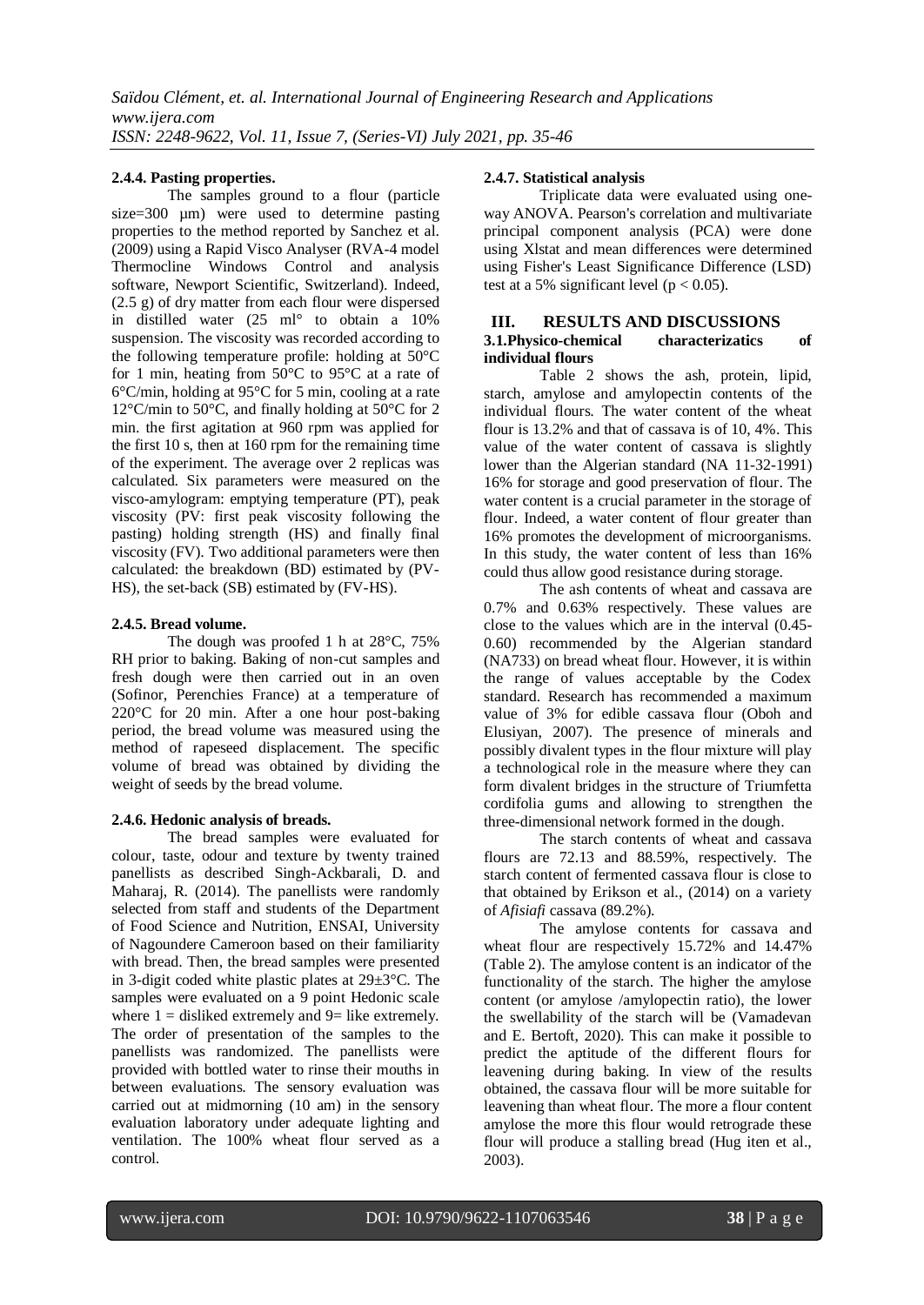The protein content of wheat flour is 10.6% and that of cassava is 3.5%. The high protein content of wheat shows that wheat is more workable than cassava. The low protein content of cassava flour compared to that of wheat is due to the absence of gluten in cassava flour. The protein content of wheat flour is within the range of values established by Ocheme et al. (2017) on bread wheat flour. The protein content by its technological and nutritional value, It is an element of value for the use of flour. According to Wim and Delcour (2002), proteins are known to be the only component of wheat responsible for its baking quality, which is the ability of a wheat or a flour to give beautiful and good bread in working conditions and performance in harmony with normal manufacturing.

The lipid contents of wheat and cassava are respectively  $1.77 \pm 126$  and  $1.3 \pm 45$  (g / 100G MS). These contents are lower than the reference range of 2 to 3% (Ocheme et al. 2017). The presence of fat influences the mechanical properties of the flour: the more fat a flour contains, the lower its baking strength. They can influence the interaction of flour with water because they are hydrophobic. Endogenous lipids play an important role in the properties of the dough, the behavior during baking as well as the staleness of the bread because their functional properties depend on their bonds or interactions with the other constituents of the flour.

Baker's strength (w) characterizes the strength of a flour, the baking strength of wheat flour and cassava are respectively 133J and -198J. These results show that wheat flour is in the range of breadmaking flours established by Mehak et al (2019) which ranges from 130 to 180, unlike cassava flour. From these results, it emerges that the substitution of wheat flour by cassava flour will reduce the flour's aptitude for breadmaking.

| <b>Table 2:</b> Physicochemical properties of cassava and wheat flours. |                  |                  |  |
|-------------------------------------------------------------------------|------------------|------------------|--|
|                                                                         | Wheat flour      | Cassava flour    |  |
| Ash content $(\%)$                                                      | $0.7 \pm 0.02$   | $0.63 \pm 0.01$  |  |
| Proteins (%)                                                            | $10.6 \pm 0.86$  | $3.5 \pm 0.13$   |  |
| Gluten= $14\%$                                                          | $23.5 \pm 2.17$  | $5.3 \pm 0.69$   |  |
| $Lipids(\%)$                                                            | $1.7 \pm 0.14$   | $1.3 \pm 0.17$   |  |
| Starch content (%)                                                      | $72.13 \pm 0.02$ | $84.3 \pm 0.02$  |  |
| Amylose $(\%)$                                                          | $14.47 \pm 0.02$ | $15.72 \pm 0.02$ |  |
| Amylopectin $(\%)$                                                      | $57.66 \pm 0.02$ | $68.58 \pm 0.02$ |  |
| Damaged starch (UCD)                                                    | $20 \pm 0.02$    | $15.17 \pm 0.02$ |  |
| Strengh of flour (W)                                                    | 133 Joule        | -198 Joule       |  |

# **Table 2**: Physicochemical properties of cassava and wheat flours.

# **3.2. Functional properties of the different flours. 3.2.1 Water absorption capacity and solubility index**

Rehydration is the first step in the use of food powders because the technological aptitude of a flour relates first of all to its behavior with respect to water. Water absorption capacity (WAC) measures the ability of the powder to fix water. The water absorption capacity of different formulations are shown in figure 1 and the Solubility index in figure 2. Formulation F7 has the highest water absorption capacity (415%) compared to formulation F4 which has the lowest actual (23.644%) and apparent (18%) water absorption values. These high values of the water absorption capacity can be explained by the large quantity of wheat (72.5), but also by the presence of a large quantity of the gum of *triumfetta cordifelia* in formulation 7 which are more hydrophilic constituents. In view of the results, it is noted that the incorporation of the gum powder contributes to the increase in the water absorption capacity of the flour mixtures. This behavior can be explained by the hydrophilicity that water-soluble hydrocolloids generally have. This is due to the presence of OH groups which can form hydrogen bonds with water molecules

The low value of the water absorption capacity in F4 is due to the low proportion of wheat flour and the total absence of gum in this formulation. We note the presence of a significant amount of cassava flour which is very rich in starch. Compounds with a high starch content do not always exhibit high water absorption capacity compared to wheat flour. This low absorption can also be explained by the fact that the starch is still in its native state.

# **3.2.2 Solubility index**

The solubility index (SI) of a flour is the percentage of flour dissolved in water, Figure 2 shows the different indices of each formulation. Formulation F4 has the highest value of the solubility index with a high value of 833%,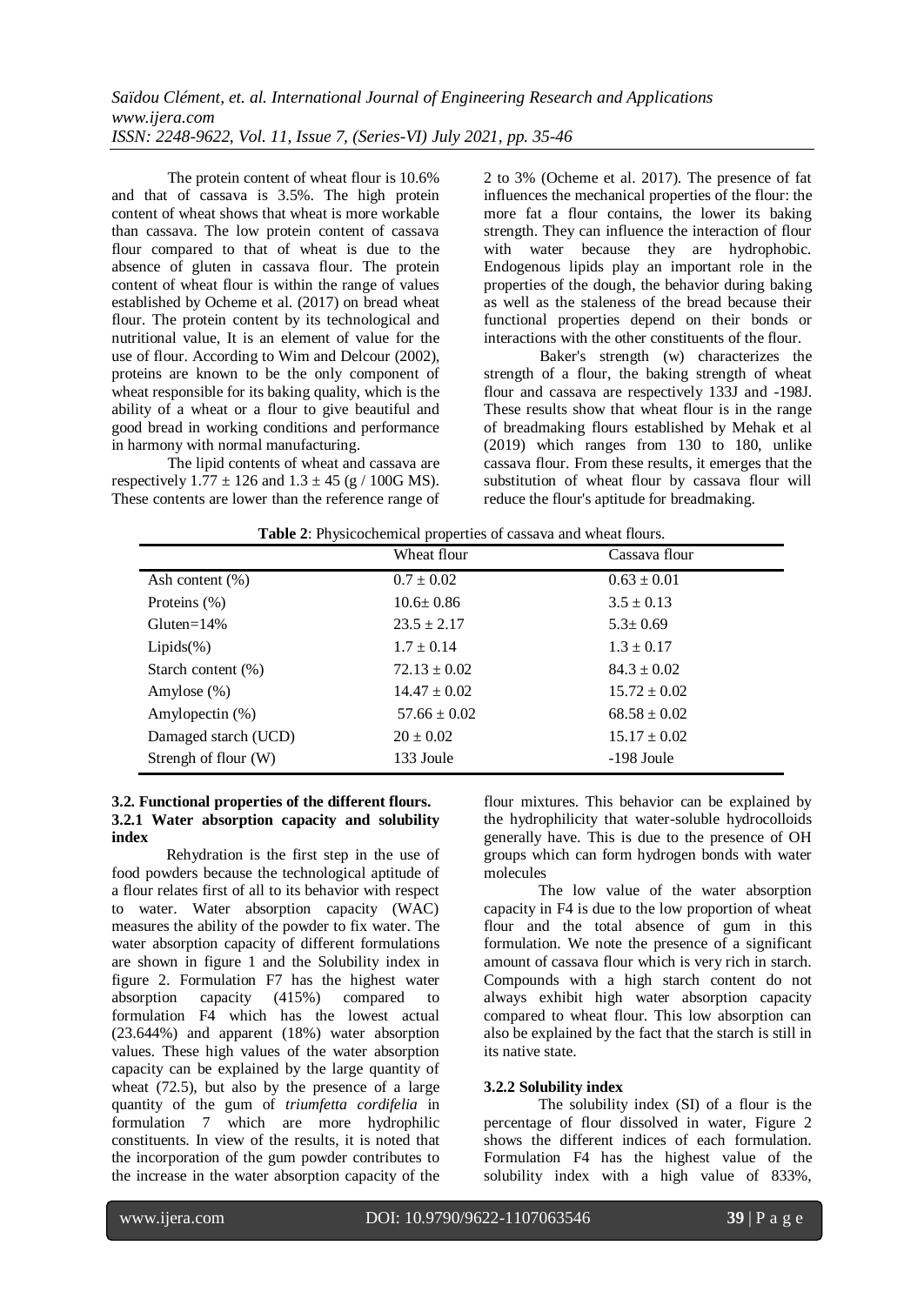formulation F7 has the lowest value of 605%. Unlike the water absorption capacity, the solubility

index increases with decreasing gum.



**Figure 1:** Effect of wheat substitution with cassava and *T. cordifolia* on water absorption capacity of composite flours.

#### Legend:

**F1**:65%wheat, 30%cassava, 5%*T.cordifolia* **F2**:52.5wheat, 40%cassava, 7.5%*T.cordifolia* **F3**:80 wheat, 10%cassava, 10%*T.cordifolia* **F4**:50%wheat, 50%cassava 0%*T.cordifolia* **F5**:90%wheat, 10%cassava, 0%*T.cordifolia* **F6**:57.5%wheat, 40%cassava, 2.5%*T.cordifolia* **F7**:72.5wheat, 20%cassava, 7.5%*T.cordifolia* **F8**:77.5wheat, 20%cassava, 2.5%*T.cordifolia* **F9**:40%wheat, 50%cassava, 10%*T.cordifolia* **F10**:80%wheat, 20%cassava, 0%*T.cordifolia*.



**Figure 2:** Effect of wheat substitution with cassava and *T. cordifolia* on solubility index of flours.

Legend:

**F1**:65%wheat, 30%cassava, 5%*T.cordifolia* **F2**:52.5wheat, 40%cassava, 7.5%*T.cordifolia* **F3**:80 wheat, 10%cassava, 10%*T.cordifolia* **F4**:50%wheat, 50%cassava 0%*T.cordifolia* **F5**:90%wheat, 10%cassava, 0%*T.cordifolia* **F6**:57.5%wheat, 40%cassava, 2.5%*T.cordifolia* **F7**:72.5wheat, 20%cassava, 7.5%*T.cordifolia* **F8**:77.5wheat, 20%cassava, 2.5%*T.cordifolia* **F9**:40%wheat, 50%cassava, 10%*T.cordifolia* **F10**:80%wheat, 20%cassava, 0%*T.cordifolia*.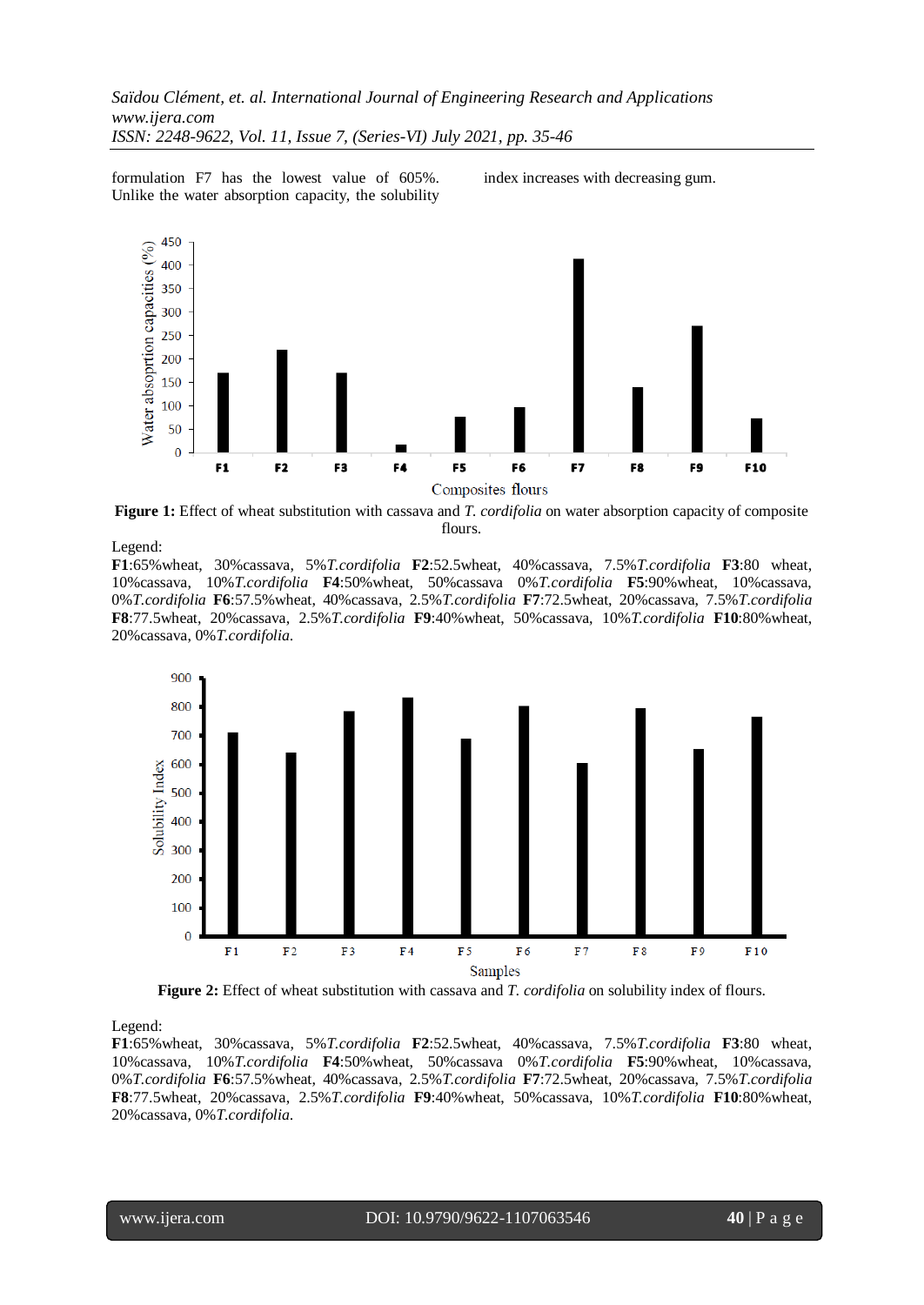#### **3.3. Pasting properties the mix flour.**

The pasting properties of the mix flou ris show in table 3. The pasting properties of flour predict the behavior of starch granules during hydrothermal treatment (Mehak et al 2019).The maximum viscosity (PV) represents the swelling power of the starch granules, it is also an indicator of the water adsorption capacity of the granules (Singh et al., 2005) Among the formulations, the flours having a high rate of wheat and gum (F9, F5 and F2) exhibit the highest swelling capacities.

This result is justified, on the one hand by the quality of the proteins in our formulations and on the other hand by the hydrophilic nature of the gums incorporated, which improves its swelling capacity and leads to a higher viscosity.

Starch temperature is an index of the minimum energy required to initiate rapid water uptake and swelling of starch granules resulting in increased viscosity (Singh et al., 2005). The starch temperature of our different formulations varies from  $(90^{\circ}C)$  to  $(90.05^{\circ}C)$ , the starch content influences the starch temperature so these studies have shown that the starch temperature depends on the origin and starch content (Sonal *et al.,* 2020). These results show that the substitution would have little influence on the gelatinization temperature of the flours.

Once the PV is reached, the starch granules burst and release their internal material, causing a decrease in the viscosity of the medium called a drop in viscosity or breakdown (BD). This parameter provides information on the fragility of the starch granules, the higher its value, the more damaged the starch granule. Flour composed with a high proportion of cassava has a low F4 value (82.00cP) than the one with the least (F8 and F7; 656cP and 894 cP), which reflects its higher damage.

Final viscosity (FV) is associated with the gel capacity after cooling. The formulations made up of high proportions of cassava and low in gum have the highest values of this parameter, this is the case of F4, F8 and F7 (2841cP, 2691cP and 2414cp) than that of the formulations which have a low rate of it. Cassava and more in F5 and F3 gum (1785Cp and 284 Cp). The increase in viscosity after cooling is partly explained by the retrogradation of the starch and the gelling properties of the gums. The phenomenon describing the ability of amylose chains to want to reassociate by hydrogen bonds by expelling water molecules can be quantified by setback (SB). A high setback will therefore be associated with a negative effect on the quality of bread products during storage.

The measured values indicate an important lower SB for the flour with a high level of cassava and low level of gum F4 (2557cP), conversely for the formulations which have the least, F5 (156cP). This result therefore reveals to us that formulations F4, F8 and F7 are more apt to downshift than formulations F5 and F3, this could be due to a higher level of amylose in the flour.

In view of all the viscosity parameters obtained, cassava flour is well suited for breadmaking because of its swelling ability, however it is less stable when hot and has a tendency to high retrogradation. Its association with wheat flours is therefore likely to improve this tendency to downgrade and the incorporation of gum to improve the ability of the dough to rise due to their low viscosity.

#### **3.4. Dough volume**

Figure 3 shows the fermentation kinetics expressed by the rise in dough pieces over time. It is observed in this figure that the formulations F8 and F10 exhibit a high value of the volume thrust after baking. This result shows, on the one hand, that the quantity and quality of the proteins in wheat flour promote the development of breads by forming a stable three-dimensional network. This protein network is capable of retaining carbon dioxide  $(CO<sub>2</sub>)$  which is formed during the fermentation of the dough and of forming a fairly regular alveolar structure after the expansion of the gases during cooking. On the other hand, cassava flour contains a lot of starch. This starch will be hydrolyzed by enzymes such as α- and β-amylase of baker's yeast into simple sugars. The latter undergo fermentation and produce  $CO<sub>2</sub>$  (Havet et al. 2000). This  $CO<sub>2</sub>$  thus produced will seek to escape and will be trapped by the three-dimensional network of gluten. The addition of hydrocolloids to these formulations induced a significant improvement in the volume thrust. This could probably be explained by the ability of the hydrocolloids of *triumfetta cordifolia*  to form a network similar to that of wheat, capable of retaining the gases produced during fermentation. The formation of this network can give the dough a flexibility which allows it to expand sufficiently well, which is also favorable to the retention of gas and water vapor during leavening. These results are in agreement with the work of Rossel et al. (2001) and Tavakolipour and Kalbasi-Ashtari (2007) who showed that the incorporation of hydroxypropylmethylcellulose (HPMC) and Carboxymethylcellulose (CMC) in flour wheat improves the swelling of the dough during fermentation and this action depends on the nature of the gum and within a limiting range of concentrations.

In contrast, the formulations F6 and F4 exhibit the lowest values of the volume thrust after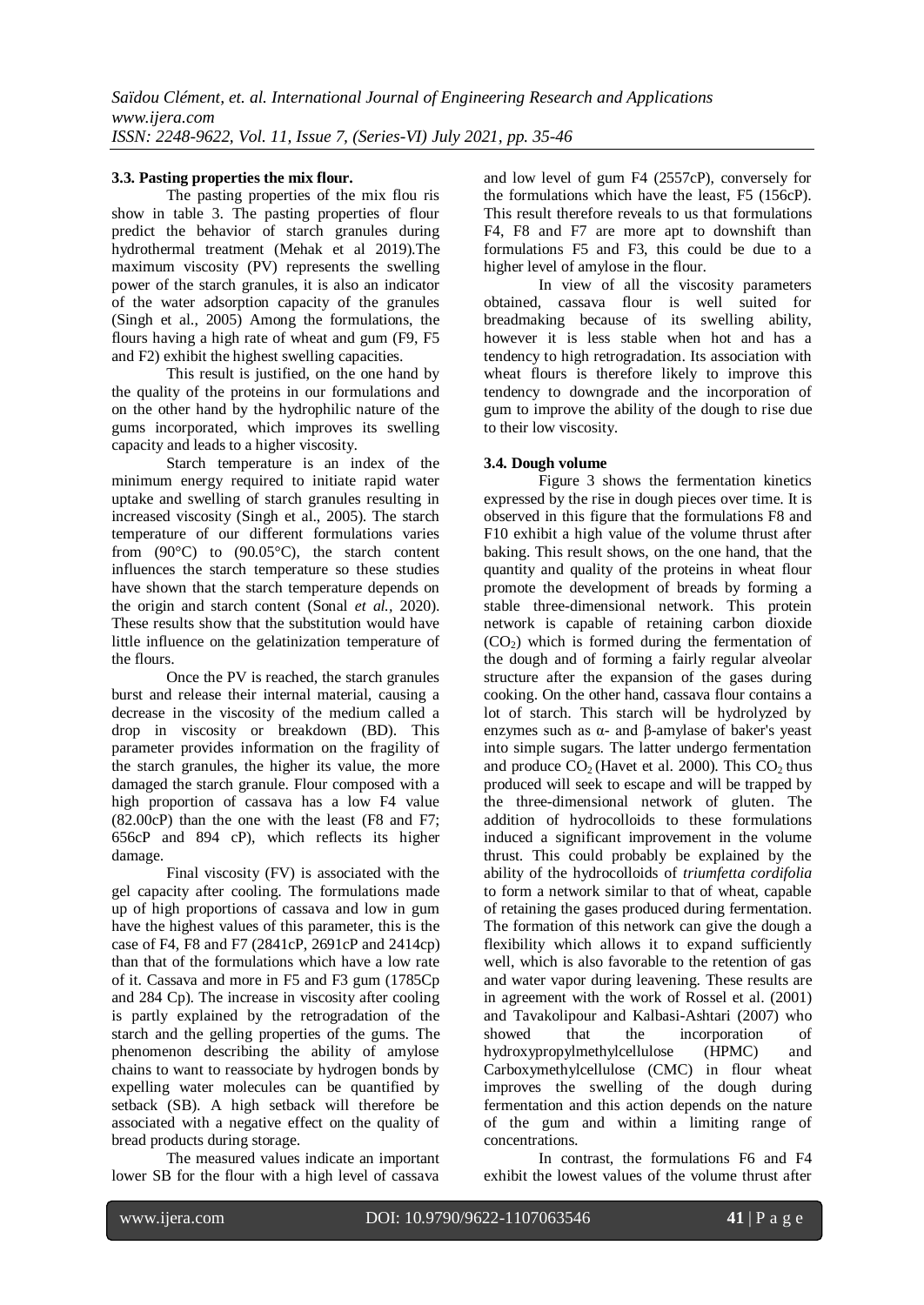steaming. These results are due on the one hand to the low quantity of wheat flour in these samples and on the other hand to the low or non-presence of the gum in these formulations, which explains the high

permeability of its dough with respect to  $CO<sub>2</sub>$  which is given off during fermentation because of a small amount of gluten in this mixture.

| <b>Samples</b> | $PV$ (cP) | $HS$ (cP) | FV(cP) | PT(cP)(cP) | TPV(cP)                                                                                                                                                                 | $BD$ (cP) | $SB$ (cP) |
|----------------|-----------|-----------|--------|------------|-------------------------------------------------------------------------------------------------------------------------------------------------------------------------|-----------|-----------|
| F1             | 1818      | 1603      | 2219   | 95,05      | 6,4                                                                                                                                                                     | 215       | 616       |
| F2             | 2155      | 1414      | 2227   | 95         | 5,87                                                                                                                                                                    | 741       | 813       |
| F3             | 1362      | 935       | 284    | 95,05      | 5,73                                                                                                                                                                    | 427       | $-651$    |
| F <sub>4</sub> | 366       | 284       | 2841   | 95,5       | 6,33                                                                                                                                                                    | 82        | 2557      |
| F <sub>5</sub> | 2294      | 1629      | 1785   | 95         | 6,33                                                                                                                                                                    | 665       | 156       |
| F <sub>6</sub> | 1902      | 1358      | 2008   | 95,05      | 6,4                                                                                                                                                                     | 544       | 650       |
| F7             | 2119      | 1228      | 2414   | 95,05      | 6,47                                                                                                                                                                    | 891       | 1186      |
| F8             | 2271      | 1615      | 2691   | 95,05      | 6                                                                                                                                                                       | 656       | 1076      |
| F <sub>9</sub> | 2210      | 1249      | 2111   | 95,05      | 4,87                                                                                                                                                                    | 961       | 862       |
| F10            | 1953      | 1375      | 2308   | 95         | 6.4<br>$\text{Table 2.}$ $\text{Pff}_{\text{out}}$ of $\text{ch}_{\text{out}}$ and a consent with a consent on $\text{d}(T)$ and $\text{d}(T)$ are no other a computing | 578       | 933       |

**Table 3:** Effect of wheat replacement with cassava and *T. cordifolia* on pasting porperties.

Legend: **F1**:65%wheat, 30%cassava, 5%*T.cordifolia* **F2**:52,5wheat, 40%cassava, 7,5%*T.cordifolia* **F3**:80%wheat, 10%cassava, 10%*T.cordifolia* **F4**:50%wheat, 50%cassava 0%*T.cordifolia* **F5**:90%wheat, 10%cassava, 0%*T.cordifolia* **F6**:57,5%wheat, 40%cassava, 2,5%*T.cordifolia* **F7**:72,5wheat, 20%cassava, 2,5%*T.cordifolia* **F8**:77,5wheat, 20%cassava, 2,5%*T.cordifolia* **F9**:40%wheat ,50%cassava, 10%*T.cordifolia* **F10**:80%wheat, 20%cassava, 0%*T.cordifolia*.



**Figure 3:** Effect of wheat replacement with cassava flour and *T. cordifolia* on dough volume. Legend:

**F1**:65%wheat, 30%cassava, 5%*T.cordifolia* **F2**:52.5wheat, 40%cassava, 7.5%*T.cordifolia* **F3**:80 wheat, 10%cassava, 10%*T.cordifolia* **F4**:50%wheat, 50%cassava 0%*T.cordifolia* **F5**:90%wheat, 10%cassava, 0%*T.cordifolia* **F6**:57.5%wheat, 40%cassava, 2.5%*T.cordifolia* **F7**:72.5wheat, 20%cassava, 7.5%*T.cordifolia* **F8**:77.5wheat, 20%cassava, 2.5%*T.cordifolia* **F9**:40%wheat, 50%cassava, 10%*T.cordifolia* **F10**:80%wheat, 20%cassava, 0%*T.cordifolia*.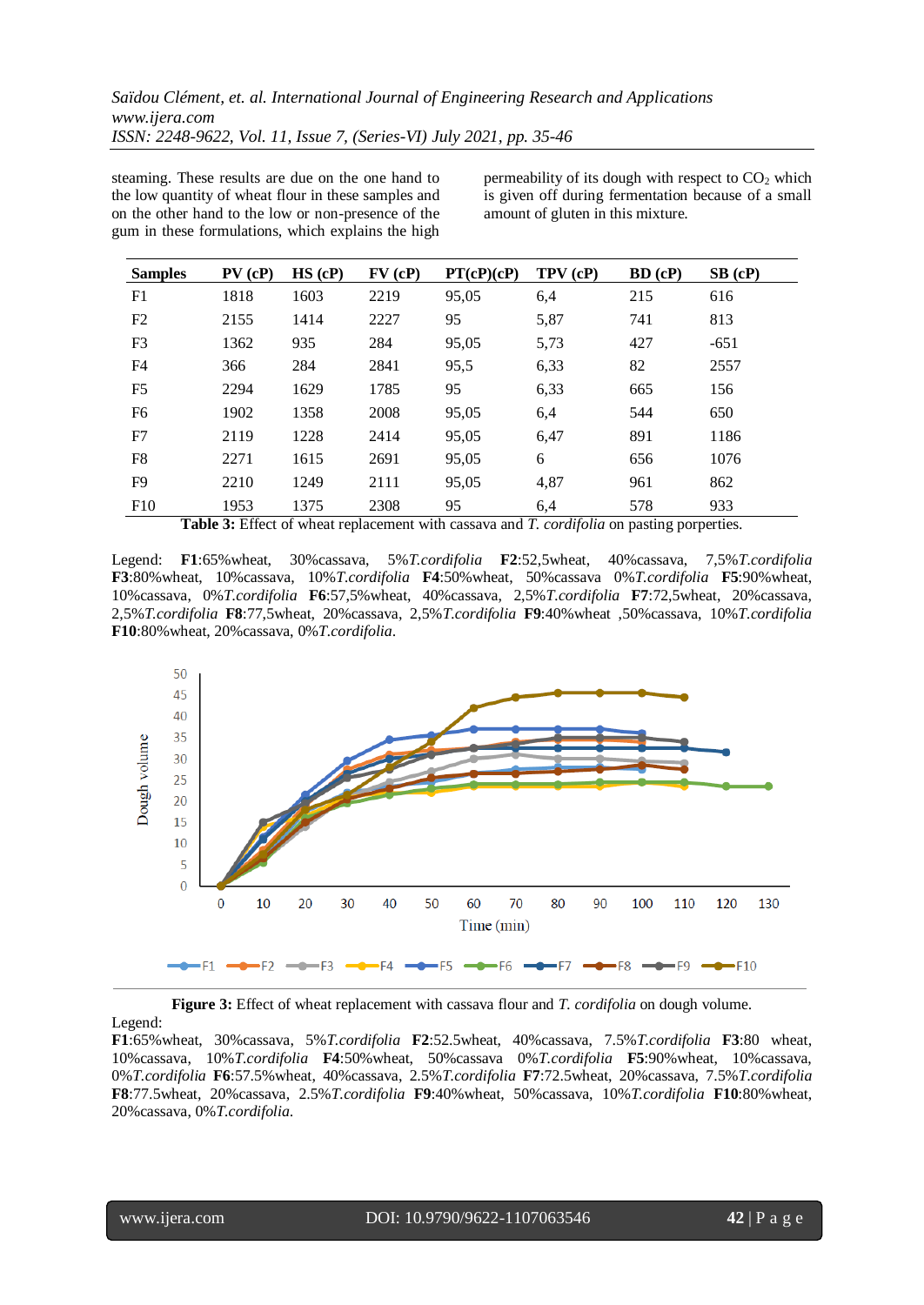# **3.5. Physical properties of bread**

The yield is obtained by making the ratio of the masses of the loaves produced to that of the dough pieces multiplied by one hundred (100). The results reported in Figure 4A show a a possible relationship between the volume of the bread, the rate of incorporation of flours and gums. The results show that the formulations with high substitution have a low yield (F4, 86.99) compared to the less substituted (F5, 90.73). However, it is observed that the degree of incorporation of the gums could impart or improve the viscoelastic properties of the dough in order to obtain a larger volume and yield from the breads makes it possible to improve the viscoelastic properties of the dough in order to obtain a greater volume and yield (F3, 90.92). This is to the extent that according to the work of Saidou et al. (2014), *Triumfetta cordifolia* gums have a viscoelastic behavior in aqueous solution.

The specific volume is the ratio of two properties namely, the volume of the bread over its mass. It is adopted in the literature as a more reliable measure of bread size (Shittu et al., 2007). It can be presented as a determining key criterion for the quality and acceptability of a bread (Hager, Elke, & Arendt, 2013)

With regard to Figure 4B, it is noted that the incorporation of the gum powder improves the specific volume of the wheat-cassava flour mixtures because the mixtures comprising the gums with little cassava have a high specific volume and those without the gum have practically a lower specific volume. Thus, it was realized that the higher level of compound flour substitution had a negative effect on the bread volume. This finding is in agreement with that reported by Lazaridou et al (2007), who found lower volumes associated with compound flour in baked products versus pure wheat flour products.

However, the proportion of wheat plays an important role in the expansion of bread with a greater effect than cassava flour. Indeed, the results reported in Figure 4B show that when the proportion of cassava decreases and that of wheat and especially of gum increases, the specific volume increases. Consequently, the formulations allowing to obtain an optimal specific volume will have to integrate high contents of gum, wheat and lower cassava.

One of the important parameters of bread is its texture (Hager and Harendt, 2013). Consumers can describe this texture as soft or flexible (described by low hardness) in general. The texture profile of the composite breads is shown in figure 4C. A gradual increase in hardness is observed with the rate of incorporation of cassava in the formulations F4 and F8 respectively of 1.62 and 1.76 which is greater than the reference value for

wheat was 0.07 N. Indeed, the addition of ingredients other than wheat flour results in an increase in the hardness of the bread on the one hand and on the other hand, the addition of gums reduces the hardness of the compound breads thanks to their gelling properties (Panyoo, 2014).

The same phenomenon is observed on the elasticity of breads, which is a property that certain bodies have in recovering their shape or volume when the force which deformed them has ceased to act. The elasticity of the loaves is higher (F1, F2, F7) depending on whether the level of gum incorporated is high and the opposite effect is observed in the formulations without or with little gum.

Adhesiveness expresses the sticky aspect, which is linked to the viscosity of the dough. There is a decrease in this with the increase in cassava flour on the one hand (F4, 2.5 Ns) and on the other hand an increase according to the rate of incorporation of gum in all the samples F8 (25.83 Ns) its results could be explained by the quantity of proteins in the formulations and the viscoelastic properties of gum. Studies have shown that there is a notable influence of the rate of substitution of wheat flour by sweet potato flour on the stickiness of bread (Ndangui, 2015). However, the incorporation of gums at high levels has the opposite effect, this is the case observed in F9 and F3 respectively of 9.66 Ns and 4.66 Ns which have high proportions of gum (10%)

# **3.6. Sensory properties of the breads.**

It emerges from the figure 5 that the descriptors hardness, odor and flavor were the least appreciated and the texture of the crumb would have been moderately of the different formulations of breads. Indeed, according to the judges, the breads would be quite heavy with attributes such as the smell, the flavor very different from conventional bread and a dense and not very airy crumb. However, we would observe the color of the crust, the texture of the crust and the crumb close to that of conventional bread, appreciable and a taste close to normal bread.

In general, we observe 02 classes of breads, on the one hand those of the formulations F3; F5, F8 and F10 which are the most appreciated by the judges because they are potentially acceptable breads at the sensory level with characteristics that could recall those of classic breads and the most accepted samples with respect to the set of parameters are samples F5 and F10 because they are in the center with respect to the general acceptability and are the loaves closest to the set of attributes evaluated. However samples 3 and 8 are accepted; but much more according to the texture of the crust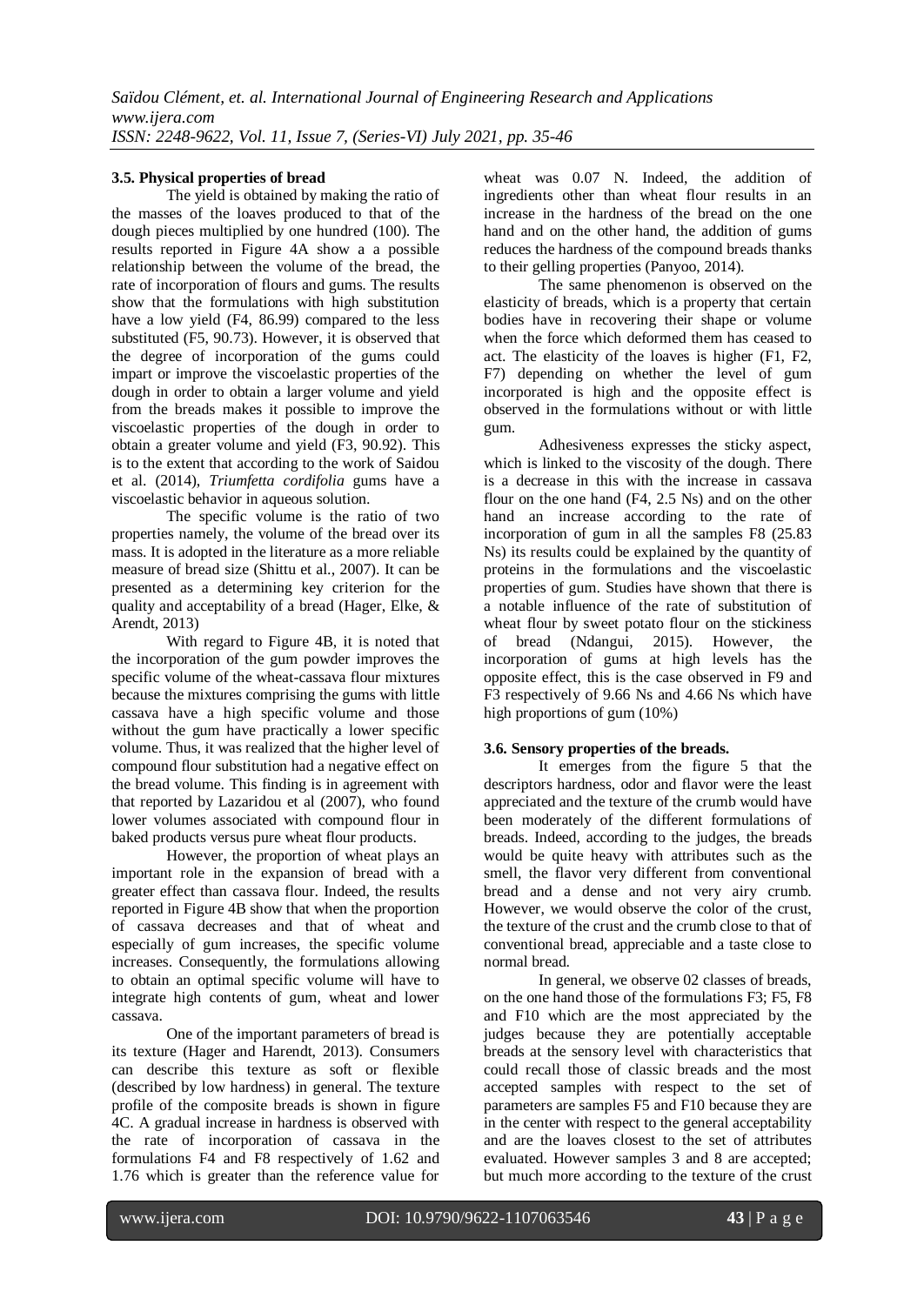and the taste respectively. On the other hand, the breads resulting from formulations 1, 2,4,6,7,9 representing all the defects noted on all the formulations.



Dureté Il Elasticité ADHESIVITE

**Figure 4:** Effect of wheat replacement with cassava flour and *T. cordifolia* on physical properties of bread.

**F1**:65%wheat, 30%cassava, 5%*T.cordifolia* **F2**:52.5wheat, 40%cassava, 7.5%*T.cordifolia* **F3**:80 wheat, 10%cassava, 10%*T.cordifolia* **F4**:50%wheat, 50%cassava 0%*T.cordifolia* **F5**:90%wheat, 10%cassava, 0%*T.cordifolia* **F6**:57.5%wheat, 40%cassava, 2.5%*T.cordifolia* **F7**:72.5wheat, 20%cassava, 7.5%*T.cordifolia* **F8**:77.5%wheat, 20%cassava, 2.5%*T.cordifolia* **F9**:40%wheat, 50%cassava, 10%*T.cordifolia* **F10**:80%wheat, 20%cassava, 0%*T.cordifolia*.



**Figure 5:** Effect of wheat replacement with cassava flour and *T. cordifolia* on sensory properties of bread. Legend:

**F1**:65%wheat, 30%cassava, 5%*T.cordifolia* **F2**:52.5wheat, 40%cassava, 7.5%*T.cordifolia* **F3**:80 wheat, 10%cassava, 10%*T.cordifolia* **F4**:50%wheat, 50%cassava 0%*T.cordifolia* **F5**:90%wheat, 10%cassava, 0%*T.cordifolia* **F6**:57.5%wheat, 40%cassava, 2.5%*T.cordifolia* **F7**:72.5wheat, 20%cassava, 7.5%*T.cordifolia* **F8**:77.5wheat, 20%cassava, 2.5%*T.cordifolia* **F9**:40%wheat, 50%cassava, 10%*T.cordifolia* **F10**:80%wheat, 20%cassava, 0%*T.cordifolia*.

l

www.ijera.com DOI: 10.9790/9622-1107063546 **44** | P a g e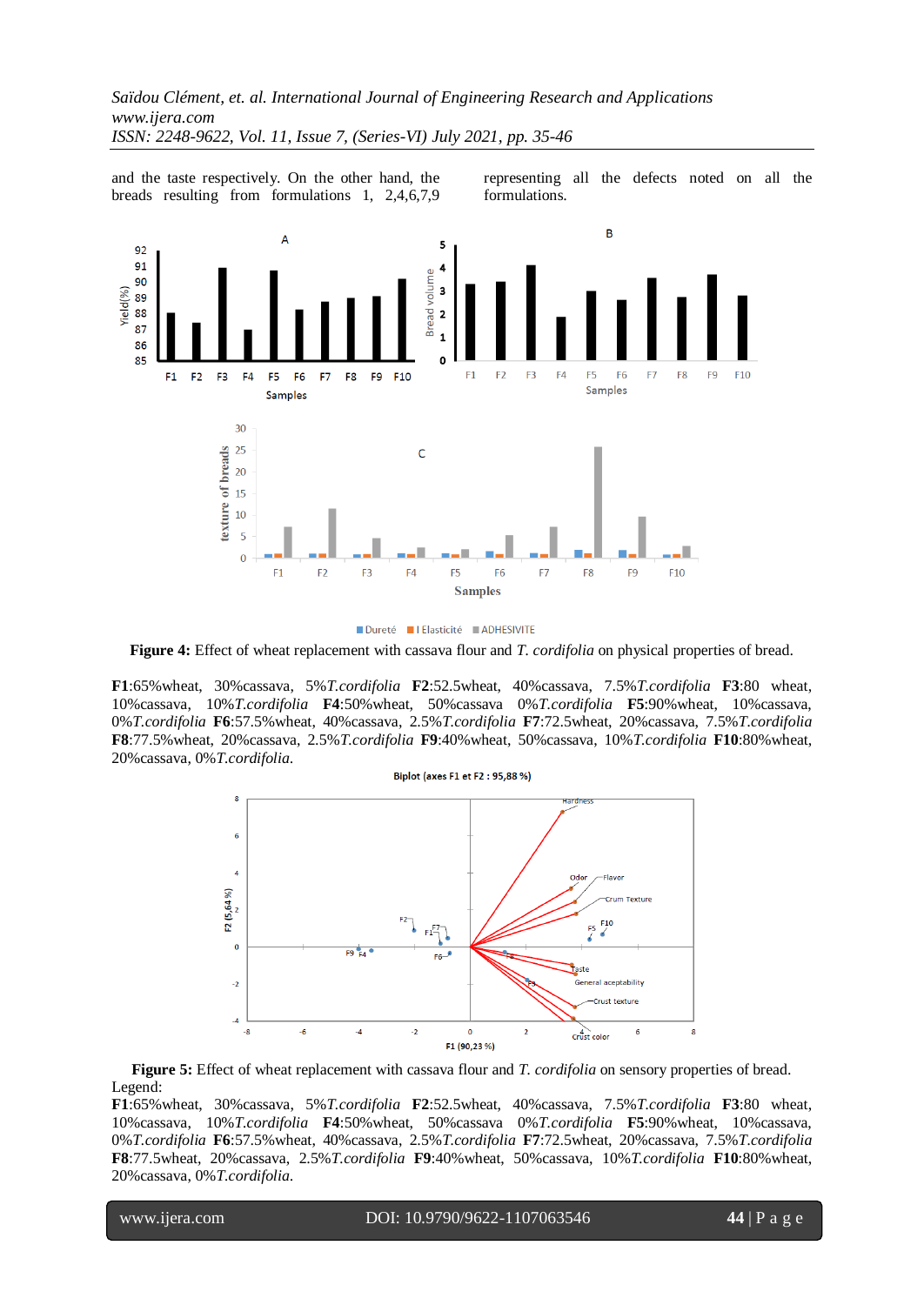# **IV. CONCLUSION**

The functional properties of wheat-cassava compound flours, and the physical and rheological characteristics of the resulting pasta and breads are influenced by the incorporation of Triumfetta cordifolia gum into the flour mixture. This gum powder having a highly hydrophilic character improves the water absorption capacity of compound flour, making them more suitable for baking. It emerges from the physico-chemical and functional characterization that the gum of *T. cordifolia* has a great affinity with water, which improves the water absorption capacity of the compound flours, thus making them more suitable for bread-making. Regarding the physical characterization of the loaves obtained, *T. cordifolia*  gum increases the swelling capacity of the dough, thus making the crumb airier with a more developed open crumb structure, which would justify the increase in the rising rate and the specific volume of the bread. The *T. cordifolia* gum at 2.5%, increase the percentage of wheat flour replacement by cassava in breadmaking up to 20%.

#### **REFERENCES**

- [1]. S. P. Cauvain, and S. L. Young, Fabrication de pain. (Eds.). Acribia, S.A: Zaragoza, España, 419 p. 2002.
- [2]. N Akpu, and L.C Okpala, Effect of orange peel flour on the quality charcteristics of bread. Bristish Journal of Applied Science & Technology 4(5): 2014, 823-830.
- [3]. Ikpeme, C. A Emmanuel, N. C.Osuchukwu, and L. Oshiele, Functional and sensory properties of wheat (Aestium triticium) and taro flour (Colocasia esculenta) composite bread. African Journal of Food Science 4(5), 2010. 248-253 ;
- [4]. T.A Shittu, R.A. Aminu, and E.O. Abulude, Functional effects of xanthan gum on composite cassava–wheat dough and bread. Food Hydrocolloids, 23, 2009. 2254–2260.
- [5]. E. Eriksson, K. Koch, C. Tortoe, P.T. Akonor, and C. Oduro-Yeboah, Evaluation of the physical and sensory characteristics of bread produced from three varieties of cassava and wheat composite flours. Food Public Health, 4(5), 2014. 214–222.
- [6]. M. I. Berta, Ö, K, Camilla. and S. Mats, Effect of zein protein and hydroxypropyl methylcellulose on the texture of model gluten-free bread. Journal of texture studies. 2019. DOI: 10.1111/jtxs.12394.
- [7]. T.A. Shittu; A.O. Raji; and L.O. Sanni, Bread from composite cassava–wheat flour: I. Effect of baking time and temperature on

some physical properties of bread loaf. Food Research International. 40, 2007. 280–290.

- [8]. T.A. Shittu; R.A. Aminu; and E.O. Abulude. Functional effects of xanthan gum on composite cassava–wheat dough and bread. Food Hydrocolloids, 23, 2009. 2254–2260
- [9]. IITA. Project 9: Improving Post–harvest Systems. Annual Report 1999. International Institute of Tropical Agriculture: Ibadan, Nigeria, 1999; p 108.
- [10]. E. Dudu, Y. M. Olayemi, A. Aminat, B. Ajibola, Oyedeji, S. A. Oyeyinka, J. W. Ogungbemi. Bread-making potential of heatmoisture treated cassava flour-additive complexes. LWT - Food Science and Technology 130, 2020. 109477.
- [11]. C. Saidou, R. Ndjouenkeu, D. Roux, J. Tchatchueng, A. Heyraud and N. Kissi, "Effect of Drying Conditions on Rheological Properties of Hydrocolloids Gums from Triumfetta cordifolia and Bridelia thermifolia Barks," Food and Nutrition Sciences, Vol. 4 No. 6, 2013, pp. 626-631. doi: 10.4236/fns.2013.46080.
- [12]. Clément Saidou, Denis CD Roux et Robert Ndjouenkeu, propriétés physico-chimique des gommes de Triumfetta cordifolia et Bridelia thermifolia ; Presses académiques Francophone, ISBN : 978-3-84162999-9, Saarbrücken , Allemagne, 257p, 2014.
- [13]. AACCI (2000). AACCI methods 10-10.03 (optimized straight-dough bread-making method). Approved methods of the American association of cereal chemists (10th ed.). St. Pauls, MN, USA: AACC International.
- [14]. AFNOR. Recueil Des Normes Françaises des produits dérivés des Fruits Et Légumes, Jus De Fruits. Paris, France: AFNOR; 1984. p. 325.
- [15]. AOAC (2012). AOAC international, approved methods of the association of official analytical chemists (19th ed.). Gaithersburg, MD, USA.
- [16]. AFNOR, 1993. Recueil des normes françaises. Paris, édit. 1993.
- [17]. R. A. Anderson, H. F.Conway, and A. J. Peplinski, Gelatinization of corn grits by roll cooking, extrusion cooking and steaming. Starch - Stärke, 22(4), 1970. 130-135.
- [18]. M. Havet , M. Mankai, and A. Le Bail, Influence of the freezing condition on the baking performances of French frozen dough. Journal of Food Engineering 45, 2000. 139– 145.
- [19]. T.Sanchez, E. Salcedo, H. Ceballos, and D. Dominique, Screening of starch quality traits